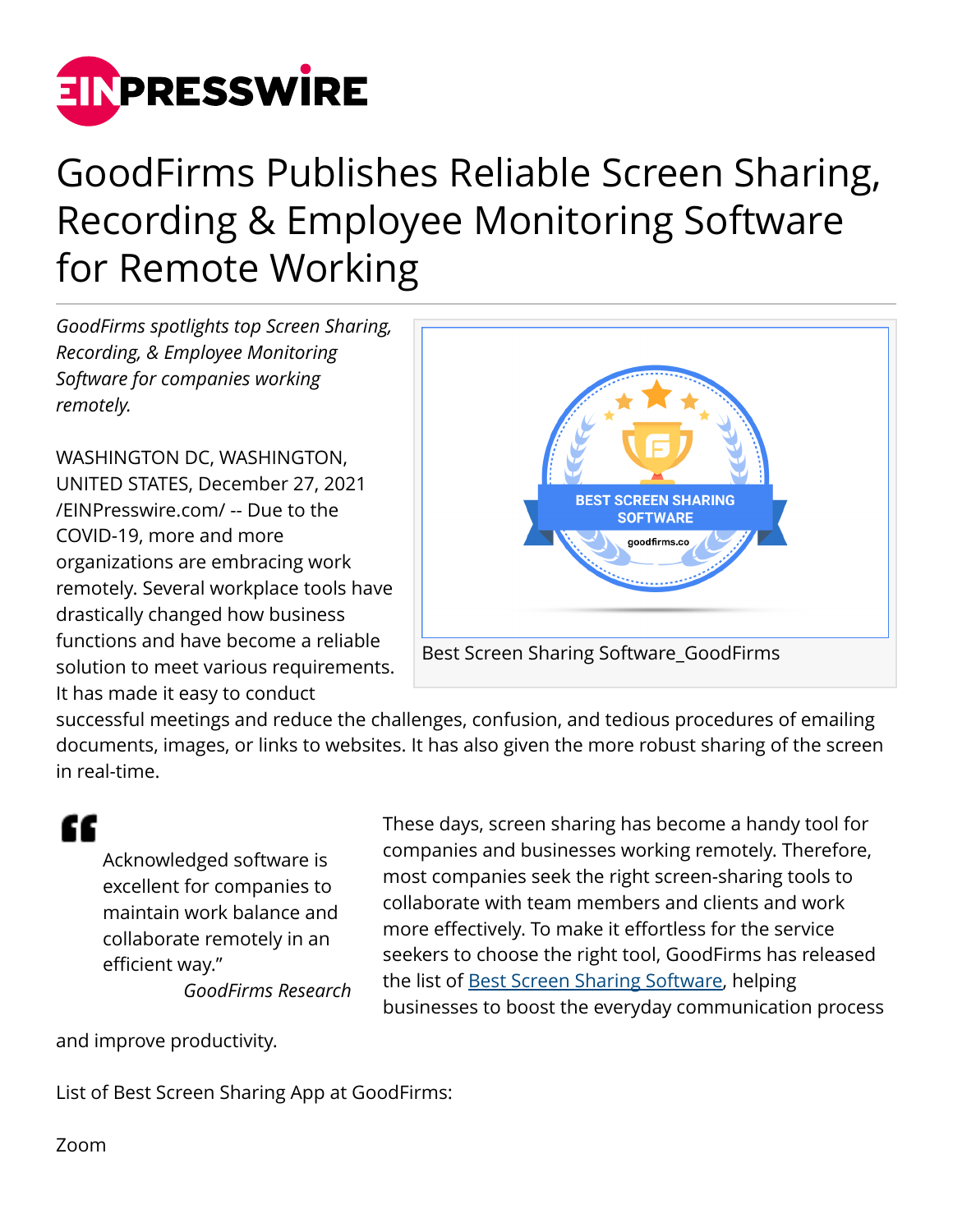**BlueJeans** Microsoft Teams **GoToMeeting** Skype **QuickBlox** Webex Dialpad Meetings Join.me Lifesize

Screen sharing plays a crucial role in bringing remote teams together. It helps keep everyone on the same page in the online meetings, training, presentations, remote support, and much more. It also provides excellent security to convey the details securely and



allows complete control over the visibility of the desktop, making it highly reliable. At GoodFirms, the companies can select the **Best Screen Recording Software** to instantly capture or record the track of employees' or other files to share with the clients.

List of Best Paid & Free Screen Recorder Software at GoodFirms:

OgyMogy ShareX TinyTake Virtualdub Camtasia Bandicam FlashBack PRO GoPlay Adobe Captivate Icecream Screen Recorder

GoodFirms is a worldwide renowned B2B research, ratings, and reviews platform. It helps the service seekers to associate with the perfect partners that can provide them best assistance as per their project needs. The analyst team of GoodFirms performs a scrupulous research process. It includes three crucial elements that are Quality, Reliability, and Ability.

Further, these components are subdivided into several criteria such as verifying the past and present portfolio of each agency, years of experience in their domain area, online market presence, and client reviews.

Focusing on these numerous factors, GoodFirms provides scores to all the companies that are out of a total of 60. Thus, considering these points every firm is indexed in the list of best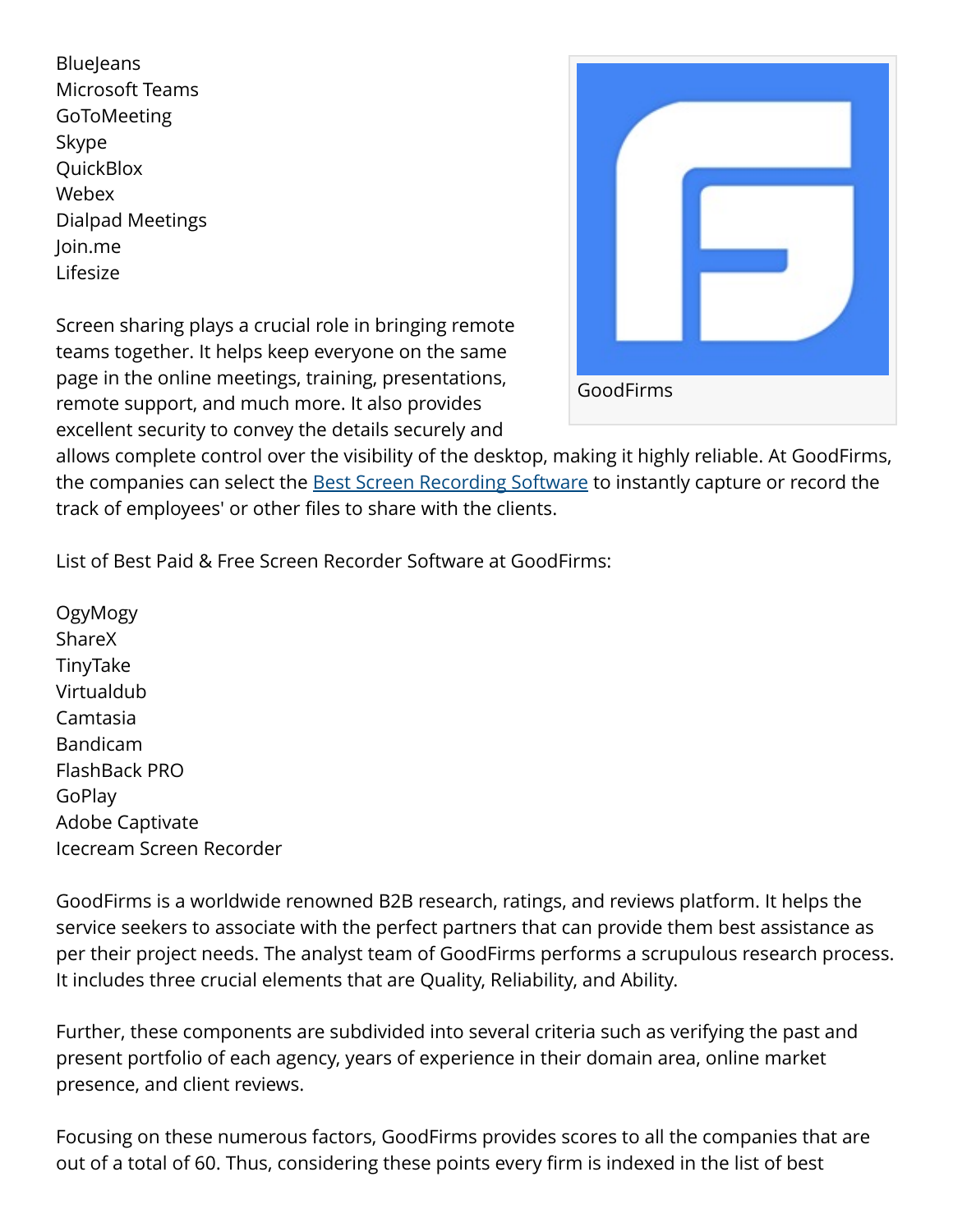software, top companies and other organizations from various sectors of fields. Recently, GoodFirms has also revealed the list of [Best Employee Monitoring Software](https://www.goodfirms.co/employee-monitoring-software/) known to help companies in enhancing the productivity of employees by tracking the time, streamlining the assigned tasks, and much more.

List of Best Employee Monitoring Applications at GoodFirms:

TMetric WebWork Time Tracker **WorkStatus** BlurSPY HR Pearls CleverControl Twib Desklog Time Doctor FairTrak

Furthermore, GoodFirms encourages companies to come forward and participate in the research process. Thus, present their work portfolio and grab an opportunity to get listed in the catalog of best software, top development companies and most excellent organizations from diverse industries. Securing the position at GoodFirms can help the companies to be more visible and enhance their business globally.

## About GoodFirms:

GoodFirms is a Washington, D.C. based research firm that aligns its efforts in identifying the most prominent and efficient screen sharing software that delivers results to their clients. GoodFirms research is a confluence of new age consumer reference processes and conventional industry-wide review & rankings that help service seekers leap further and multiply their industry-wide value and credibility.

Get Listed with GoodFirms

Rachael Ray GoodFirms +13603262243 [email us here](http://www.einpresswire.com/contact_author/3225355) Visit us on social media: [Facebook](https://www.facebook.com/goodfirms/) **[Twitter](https://twitter.com/GoodFirms)** [LinkedIn](https://www.linkedin.com/in/goodfirms/)